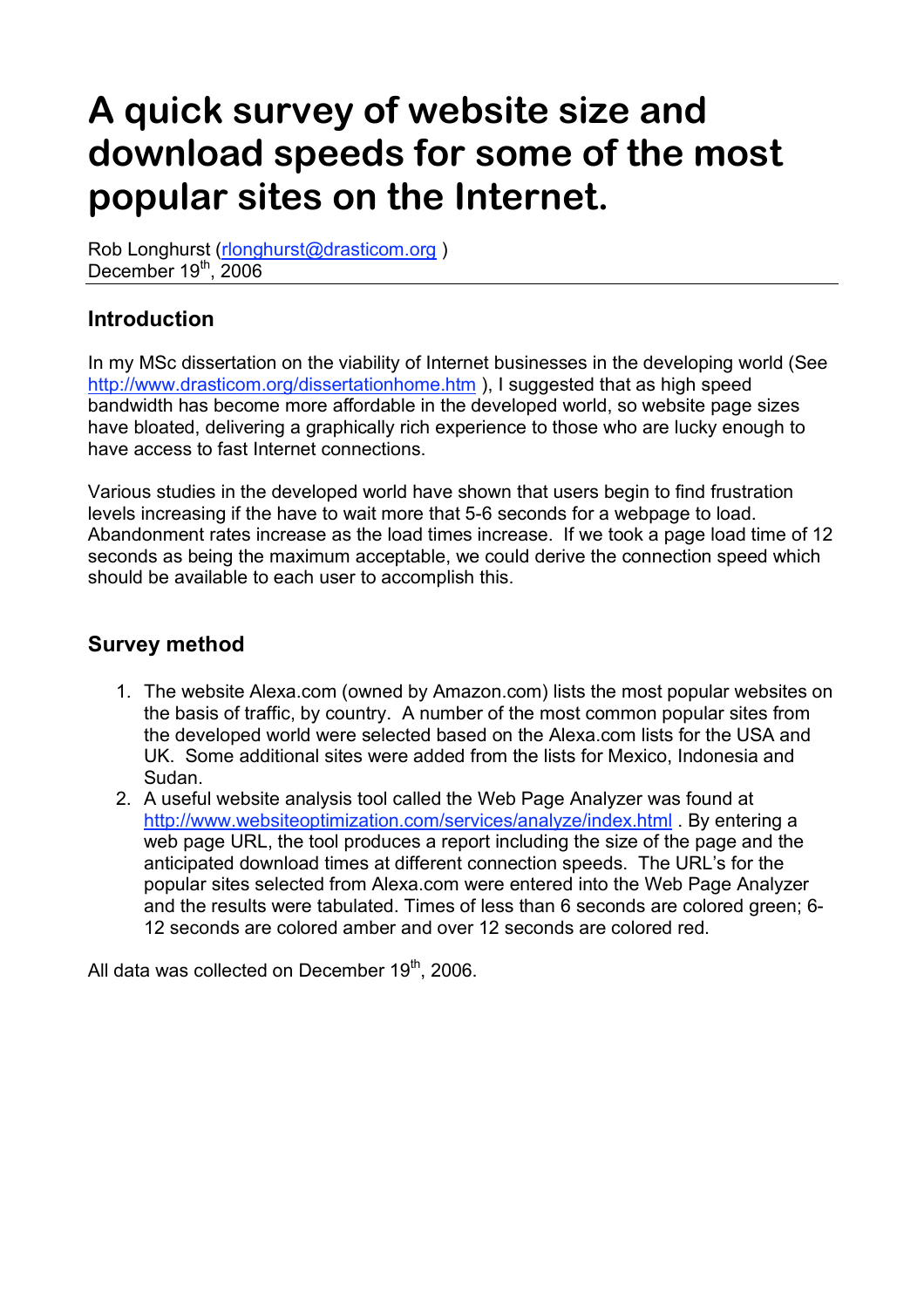## **Results**

|                         |         | <b>Connection Speed (kbps)</b>     |       |       |       |      |       |
|-------------------------|---------|------------------------------------|-------|-------|-------|------|-------|
| <b>Size</b>             |         | 14.4                               | 28.8  | 33.6  | 56    | 128  | 1440  |
| <b>Site URL</b>         | (Bytes) | --- Page load times in seconds --- |       |       |       |      |       |
| www.google.com          | 15619   | 12.1                               | 6.1   | 5.2   | 3.1   | 1.0  | 0.1   |
| www.yahoo.com*          | 5316    | 4.1                                | 2.1   | 1.8   | 1.1   | 0.3  | $0.1$ |
| www.msn.com             | 154989  | 120.9                              | 60.9  | 52.3  | 31.7  | 10.3 | 1.7   |
| www.myspace.com         | 92513   | 72.1                               | 36.3  | 31.1  | 18.8  | 6.1  | 0.9   |
| www.ebay.com            | 281745  | 218.8                              | 109.6 | 94.0  | 56.6  | 17.6 | 1.9   |
| www.amazon.com          | 219812  | 170.6                              | 85.4  | 73.2  | 44.0  | 13.6 | 1.4   |
| www.youtube.com         | 206385  | 160.4                              | 80.4  | 69    | 41.5  | 13.0 | 1.5   |
| www.wikipedia.com       | 110670  | 86.6                               | 43.7  | 37.6  | 22.9  | 7.6  | 1.4   |
| www.live.com            | 10633   | 8.4                                | 4.3   | 3.7   | 2.3   | 0.9  | 0.3   |
| www.friendster.com      | 90483   | 70.5                               | 35.5  | 30.5  | 18.4  | 5.9  | 0.9   |
| www.detik.com           | 589308  | 456.9                              | 228.6 | 196.0 | 117.7 | 36.2 | 3.3   |
| www.megaupload.com      | 31981   | 24.8                               | 12.4  | 10.7  | 6.4   | 2.0  | 0.2   |
| www.aljazeera.net       | 342153  | 266.2                              | 133.6 | 114.7 | 69.2  | 21.9 | 2.81  |
| www.mercadolibre.com.mx | 101062  | 78.3                               | 39.2  | 33.6  | 20.1  | 6.2  | 0.5   |

\* The content of this page seemed to be much bigger than the recorded size suggests. It is assumed that the analysis tool is not recording the total size of the data which is displayed, for some reason.

### **Analysis**

Most of the pages recorded here have been designed to work well on high speed connections. Given that average access speeds in the developing world are typically in the 12-20kbps range in the average Internet café, browsing such sites is likely to be a frustrating experience. This is not helped when sites such as detik.com (in the Indonesian language) are built with very big pages. (Presumably they are emulating western style but without the attention to optimization which western web producers often give.) One has to question if the web will achieve the widespread use in the developing world that it has achieved in the developed world unless access times can be reduced by either:

- vastly increasing the average available bandwidth, or
- vastly reducing the average page size.

The methods used by the Web Page Analyzer have not been researched, so it is not possible to comment on the accuracy of the numbers shown, but it is thought that they are at least indicative.

#### **Conclusions**

- If the major web brands in the developed world want to spread their brands successfully to the developing world, they need to pay attention to available bandwidth and page load times.
- Indigenous web developers would be better advised to produce relevant local content with much less graphical content. This may not be as visually attractive, but it is likely to reach a wider audience.
- We need to do much more with Internet café access to optimize the use of the available bandwidth through caching, graphics compression and other techniques.